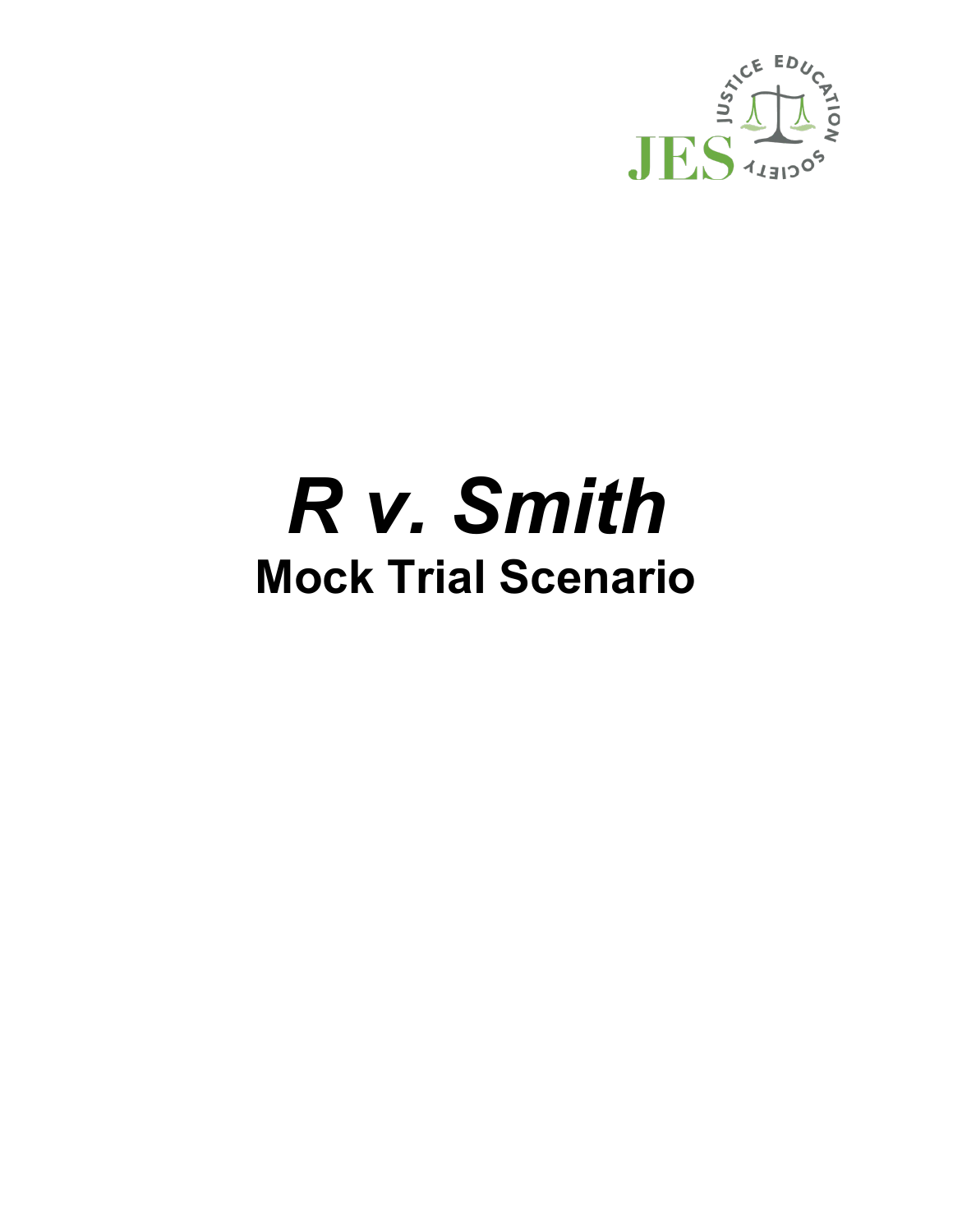*R. v. Smith: Mock Trial for an offence under s. 162.1 (distribution of intimate images)*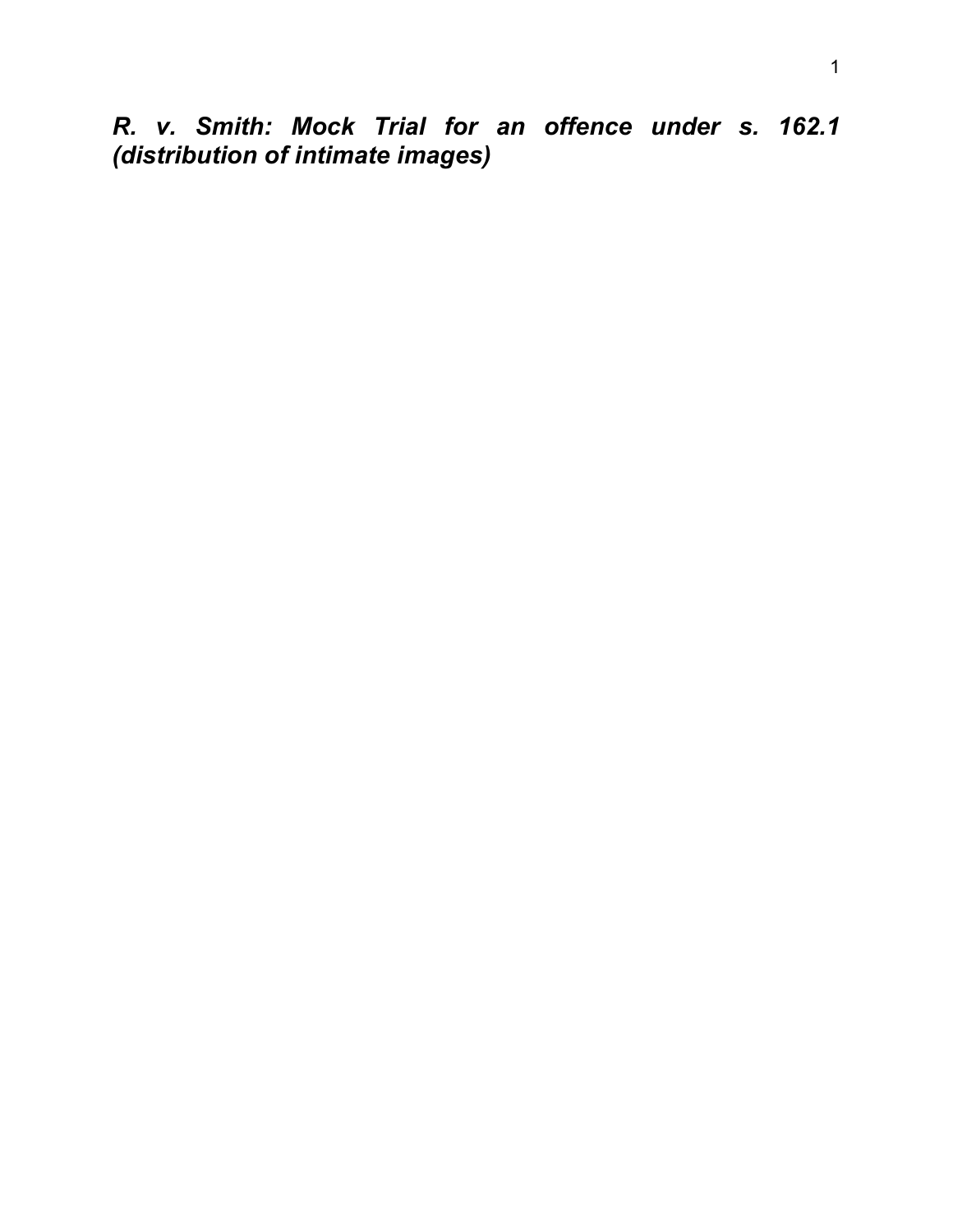# *Acknowledgements*

The Justice Education Society is grateful to Miranda Wardman, Law Clerk at the Supreme Court of BC for writing this script.

The Justice Education Society has several resource materials, including other mock trials, which you can find on our website:<https://lawlessons.ca/resources/mock-trials>

Justice Education Society 260-800 Hornby Street Vancouver, BC V6Z 2C5 Tel: (604) 660-9870 Fax: (604) 775-3476 [www.Justice Education.ca](http://www.justice/)

Commercial reproduction is not permitted but any other reproduction such as for educational purposes, with credit to the authors, is encouraged.

ISBN 0-7726 – 7487 – 6

Copyright the authors and the Justice Education Society 2022.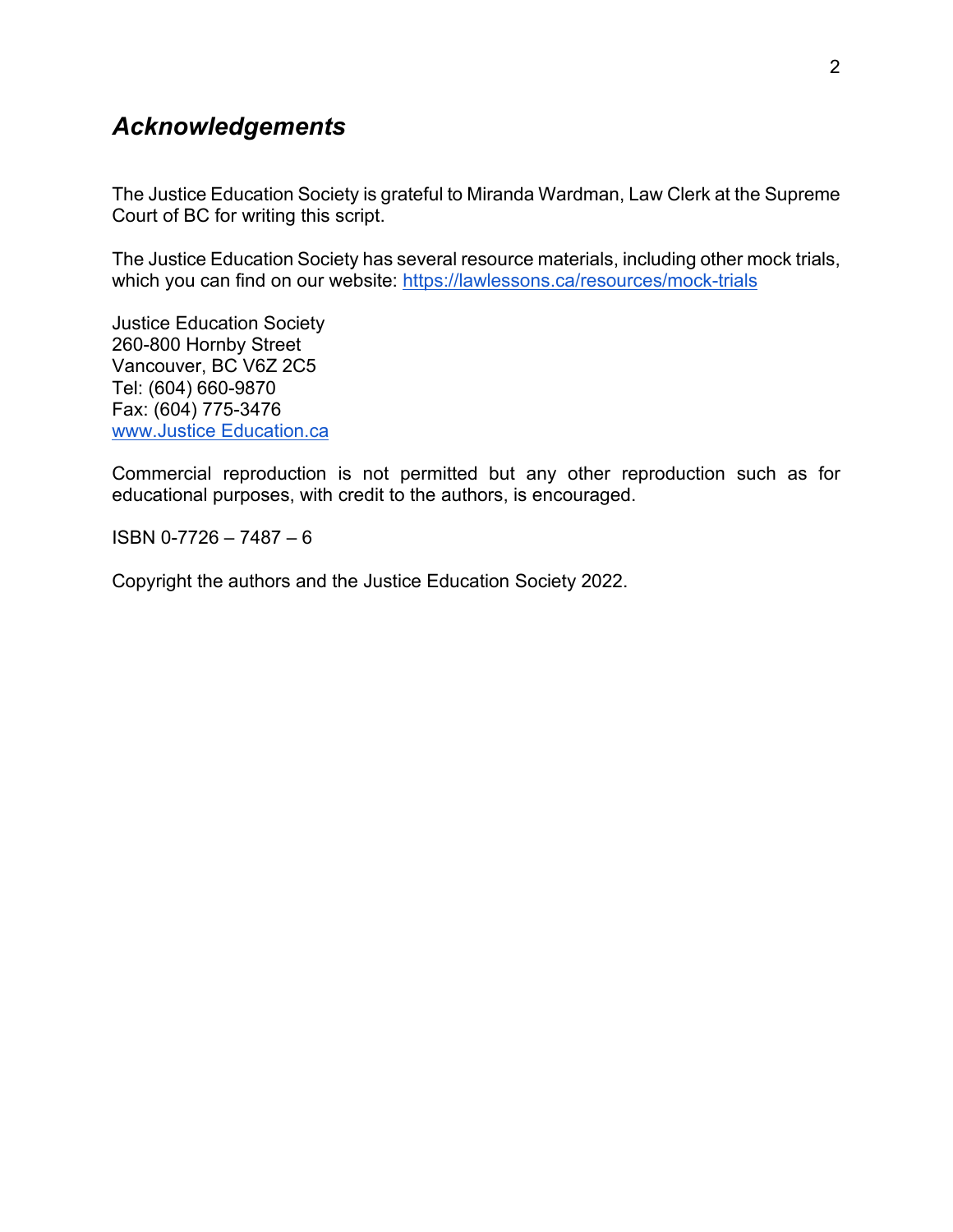# **R. v. Smith: Mock Trial for an offence under s. 162.1 (distribution of intimate images)**

The following is a mock jury trial scenario for an offence under s. 162.1 of the *Criminal Code*, the distribution of intimate images. This mock trial scenario is intended for high school students. The scenario is unscripted, so students will be expected to come up with the necessary questions and dialogue to conduct the jury trial.

The students are provided with a list of participants, the relevant facts, exhibits, the relevant legal principles, individual testimonies of each witness, the judge's charge to the jury, instructions for the Court Clerk, and a guide for students who take on the role of the lawyers.

While a background and recount of the events is provided for each witness, students are encouraged to expand on the testimony of the witness they play, within reason. This will encourage students acting as the lawyers to think on their feet when conducting either their direct examination or their cross-examination of the witness, much like real lawyers do all the time.

| <b>Role</b>                  | <b>Participant Name</b> |
|------------------------------|-------------------------|
| <b>Chris Smith (Accused)</b> |                         |
| Rachel Brown (Complainant)   |                         |
| Evan Armand                  |                         |
| Constable Jacinda Jones      |                         |
| <b>Phil Liber</b>            |                         |
| Defence Lawyer(s)            |                         |
|                              |                         |
|                              |                         |
| Crown Lawyer(s)              |                         |
|                              |                         |
|                              |                         |
| Judge                        |                         |
| Jury                         |                         |
|                              |                         |
|                              |                         |
|                              |                         |
|                              |                         |
|                              |                         |
| <b>Court Clerk</b>           |                         |

# **List of Participants**

| <b>Order of the Trial</b> |                          |
|---------------------------|--------------------------|
| Event                     | Suggested estimated time |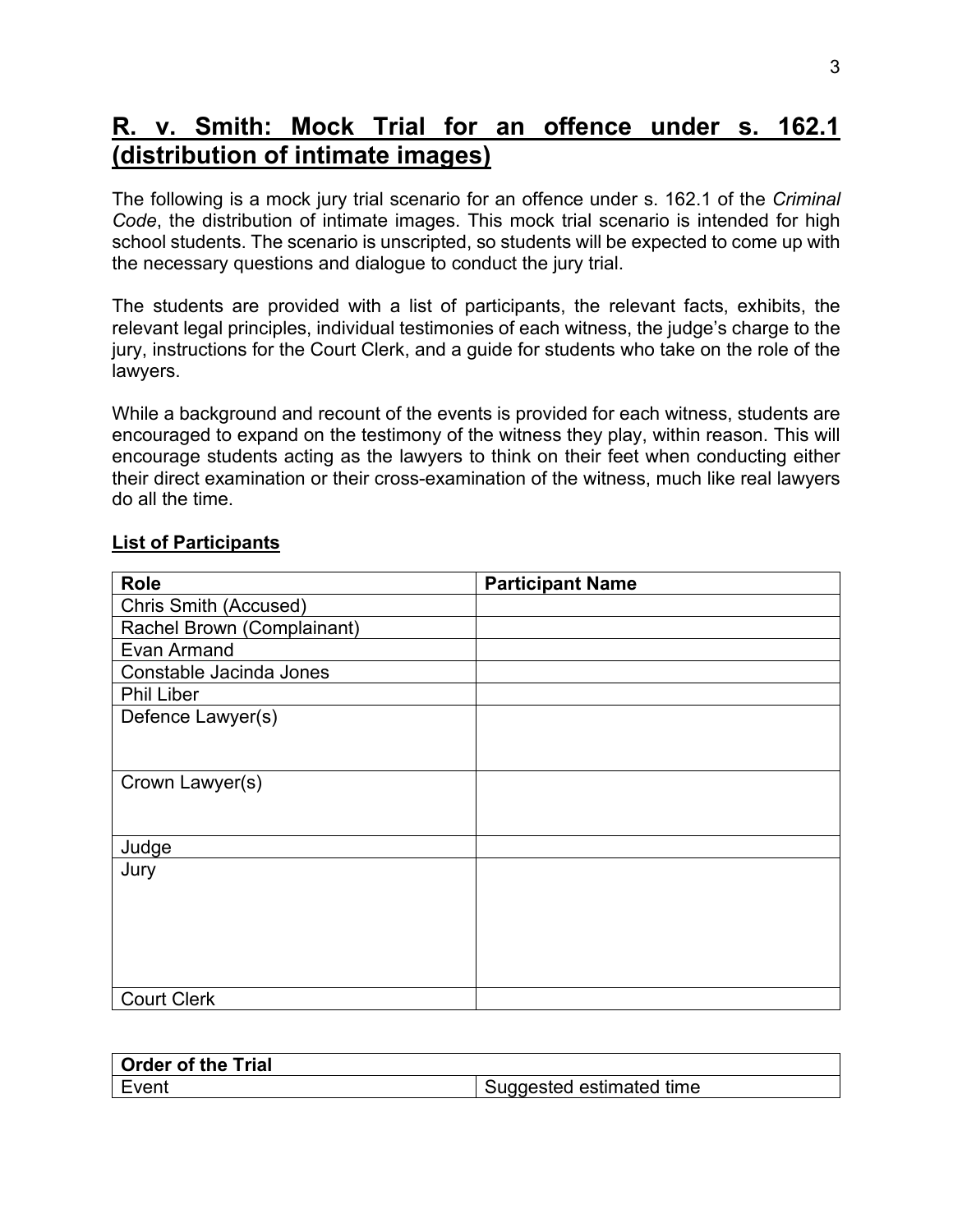| Clerk calls to order, reads the charge to<br>the accused, and then enters a plea from                    | 5 minutes     |
|----------------------------------------------------------------------------------------------------------|---------------|
| the accused. The lawyers will be asked to                                                                |               |
| state their name for the record.                                                                         |               |
| The Crown case will go first. They will<br>provide an opening statement.                                 | 5 minutes     |
| Rachel Brown will testify. The Crown will<br>conduct their direct examination.                           | 10 minutes    |
| The defence will conduct their cross-<br>examination of Rachel Brown.                                    | 5-10 minutes  |
| Evan Armand will testify. The Crown will<br>conduct their direct examination.                            | 7 minutes     |
| The defence will conduct their cross-<br>examination of Evan Armand.                                     | 5 minutes     |
| Constable Jacinda Jones will testify. The<br>will<br>conduct<br>their<br>direct<br>Crown<br>examination. | 5-10 minutes  |
| The defence will conduct their cross-<br>examination of Constable Jacinda Jones.                         | 7 minutes     |
| The Defence will call their case. They will<br>begin with their opening statement.                       | 5 minutes     |
| Chris Smith will testify. The defence will<br>conduct their direct examination.                          | 10 minutes    |
| The Crown will conduct their cross-<br>examination of Chris Smith.                                       | 5-10 minutes  |
| Phil Liber will testify. The defence will<br>conduct their direct examination.                           | 5-10 minutes  |
| The Crown will conduct their cross-<br>examination of Phil Liber.                                        | 5 minutes     |
| Closing arguments will proceed.<br>The<br>defence will go first, then the Crown.                         | 10-15 minutes |
| The judge will provide their instructions to<br>the jury in the form of the jury charge.                 | 10 minutes    |
| The jury will deliberate and give a verdict                                                              | 15 minutes    |
| The trial is complete and time for group<br>reflection should occur.                                     | 15 minutes    |

## **Formalities**

When addressing the judge, one should address them as "Mr/Madam Justice" or simply "Justice". Lawyers can refer to opposing lawyers as "my friend", and to other lawyers on their side as their "colleague". When speaking in court, lawyers should stand. Witnesses are required to stand for their oath, but may sit for their testimony.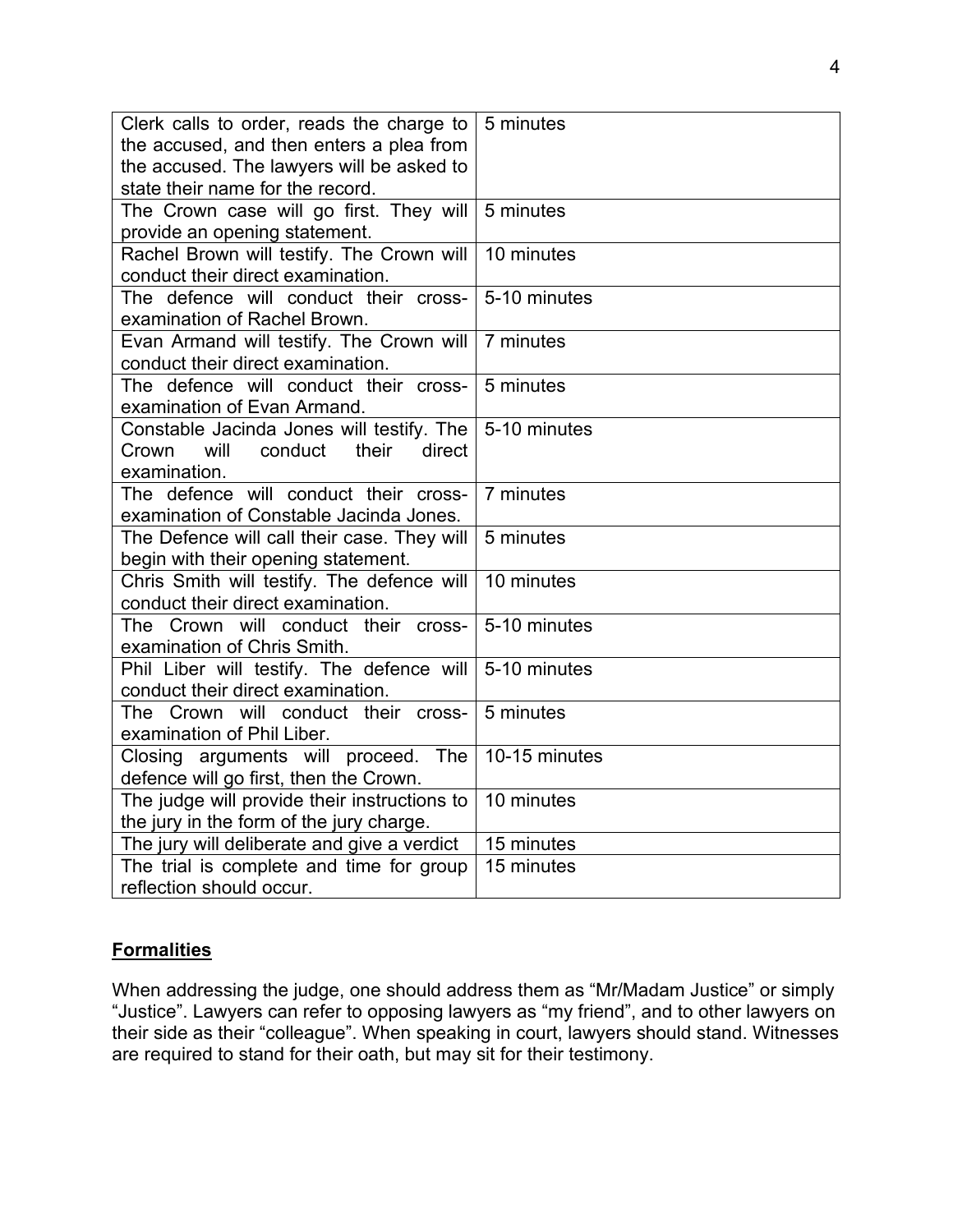#### **Facts**

Chris Smith and Rachel Brown go to Vankelver High together. They dated for several months, but eventually their relationship ended. They had many mutual friends during their relationship and continued to share these friends after their relationship.

During their relationship, Rachel sent Chris revealing photos of herself in a bathing suit. Their relationship ended approximately two months after the photos were sent.

On November 14th, 2021, Rachel received a text from her friend Evan Armand. Evan was a mutual friend of Chris and Rachel's. Evan texted Rachel informing her that he had received a link to a website from Chris. When he clicked on the link, it seemed like Rachel's pictures were on the website. The photos did not show Rachel's face and it is disputed whether the photo is of Rachel.

Rachel and her mother reported the incident to the police. After a brief investigation was conducted, the Crown decided to lay charges against Chris for distributing the photos of Rachel without her consent. The Crown and the defence disagree over whether the photo on the website is of Rachel.

Chris was arrested on December 20, 2021. Chris turned 18 on November 1, 2021. He is being tried as an adult.

#### **The Indictment**

#### IN THE SUPREME COURT OF BRITISH COLUMBIA DANS LA COUR SUPREME DE LA COLOMBIE-BRITANNIQUE

CANADA PROVINCE Of BRITISH COLUMBIA / PROVINCE DE LA COLOMBIE-BRIT: CITY OF CHILLIWACK / VILLE DE CHILLIWACK HER MAJESTY THE QUEEN / SA MAJESTE LA REINE AGAINST / CONTRE Chris James Smith

#### **INDICTMENT / ACTE D'ACCUSATION**

Count 1 / Chef 1

Christopher James Smith, on or about the 14<sup>th</sup> day of November, 2021, at or near Vankelver, in the Province of British Columbia, by knowingly publishing, distributing, transmitting, selling, making available or advertising an intimate image of a person (a) knowing that the person depicted in the image did not give their consent to that conduct, or (b) being reckless as to whether or not that person gave their consent to that conduct contrary to Section 162.1 of the Criminal Code.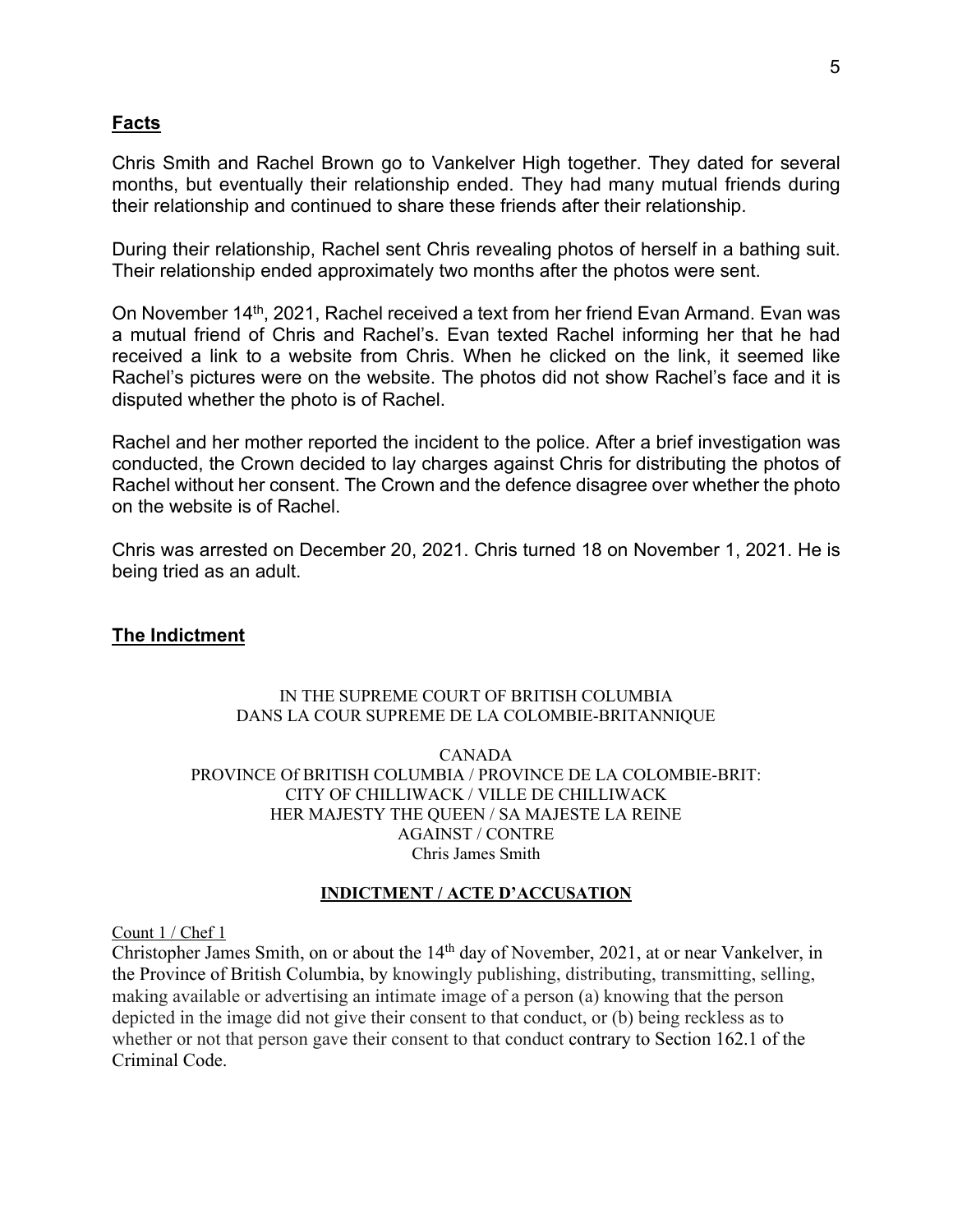#### AND AGAINST THE PEACE OF OUR LADY THE QUEEN HER CROWN AND DIGNITY. ET CONTRE LA PAIX DE NOTRE DAME LA REINE, SA COURONNE ET SA DIGNITÉ

DATED THIS / FAIT LE  $20^{th}$  day of / jour de December, 2021, at the City of Vankelver / dans la Ville de Vankelver, Province of British Columbia / Province de la Colombie-Britannique

**Crown Counsel and Agent of the Attorney General for the Province of British Columbia** / Procureur de la Couronne et substitute du Procureur général de la Province de la Colombie-Britannique

#### **Relevant Law & Legal Principles**

The applicable *Criminal Code* provision is section 162.1, publication, etc., of an intimate image without consent:

Publication, etc., of an intimate image without consent

**162.1 (1)** Everyone who knowingly publishes, distributes, transmits, sells, makes available or advertises an intimate image of a person knowing that the person depicted in the image did not give their consent to that conduct, or being reckless as to whether or not that person gave their consent to that conduct, is guilty

**(a)** of an indictable offence and liable to imprisonment for a term of not more than five years; or

**(b)** of an offence punishable on summary conviction.

#### Definition of *intimate image*

**(2)** In this section, *intimate image* means a visual recording of a person made by any means including a photographic, film or video recording,

**(a)** in which the person is nude, is exposing his or her genital organs or anal region or her breasts or is engaged in explicit sexual activity;

**(b)** in respect of which, at the time of the recording, there were circumstances that gave rise to a reasonable expectation of privacy; and

**(c)** in respect of which the person depicted retains a reasonable expectation of privacy at the time the offence is committed.

Defence

**(3)** No person shall be convicted of an offence under this section if the conduct that forms the subject-matter of the charge serves the public good and does not extend beyond what serves the public good.

Question of fact and law, motives

**(4)** For the purposes of subsection (3),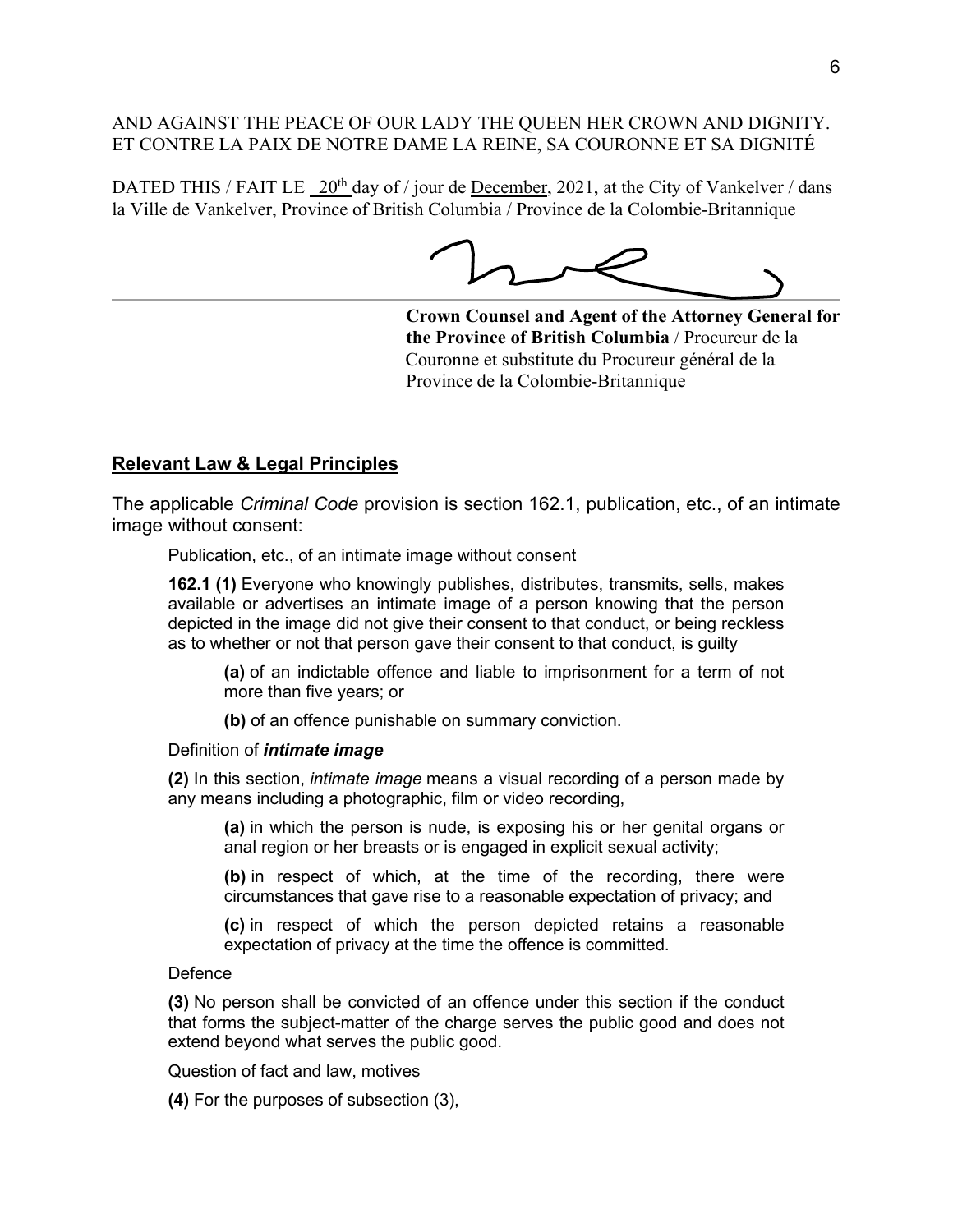**(a)** it is a question of law whether the conduct serves the public good and whether there is evidence that the conduct alleged goes beyond what serves the public good, but it is a question of fact whether the conduct does or does not extend beyond what serves the public good; and

**(b)** the motives of an accused are irrelevant.

#### **Beyond a reasonable doubt**

The core task of a criminal court is to determine whether the Crown has proven the allegations beyond a reasonable doubt. It is the job of the Crown alone to prove that an offence has been committed beyond a reasonable doubt, and the accused is not required to raise a defence. The accused is presumed innocent until the Crown has proven they committed the offence beyond a reasonable doubt.

A criminal court is required to analyze all of the evidence. The trier of fact will determine if the offence has been proven beyond a reasonable doubt. The trier of fact is either the judge in a judge alone trial or the jury in a jury trial. The trial Judge will always be the trier of law, the one who determines whether evidence is admissible and can be considered by the trier of fact.

Common sense and experience are available to a trier of fact when assessing the evidence and making credibility determinations.

#### **Actus Reus**

The *actus reus* ("guilty act") is the illegal act that a person must be found to have committed to be convicted of an offence. To prove the *actus reus* beyond a reasonable doubt, the Crown will call evidence in the form of witness testimony, agreed statements of fact, physical evidence, and other evidence. The Defence will also use evidence in an attempt to raise a reasonable doubt as to the accused's guilt.

The *actus reus* of section 162.1 requires that the accused publishes, distributes, transmits, sells, makes available, or advertises an intimate image of a person. If the Crown can establish beyond a reasonable doubt that the accused has distributed intimate images in some way referenced in the preceding sentence, they will have proven the *actus reus* of an offence under s. 162.1.

#### **Mens Rea**

The *mens rea* ("guilty mind") requires the Crown to prove a state of mind for the offence beyond a reasonable doubt. The *mens rea* is specific to the offence and relates to the *actus reus*. For the *mens rea* of section 162.1, the accused must knowingly publish, distribute, transmit, sell, make available or advertise an intimate image of a person either knowing that the person depicted in the image did not give their consent to that conduct, or by being reckless as to whether or not that person gave their consent to that conduct.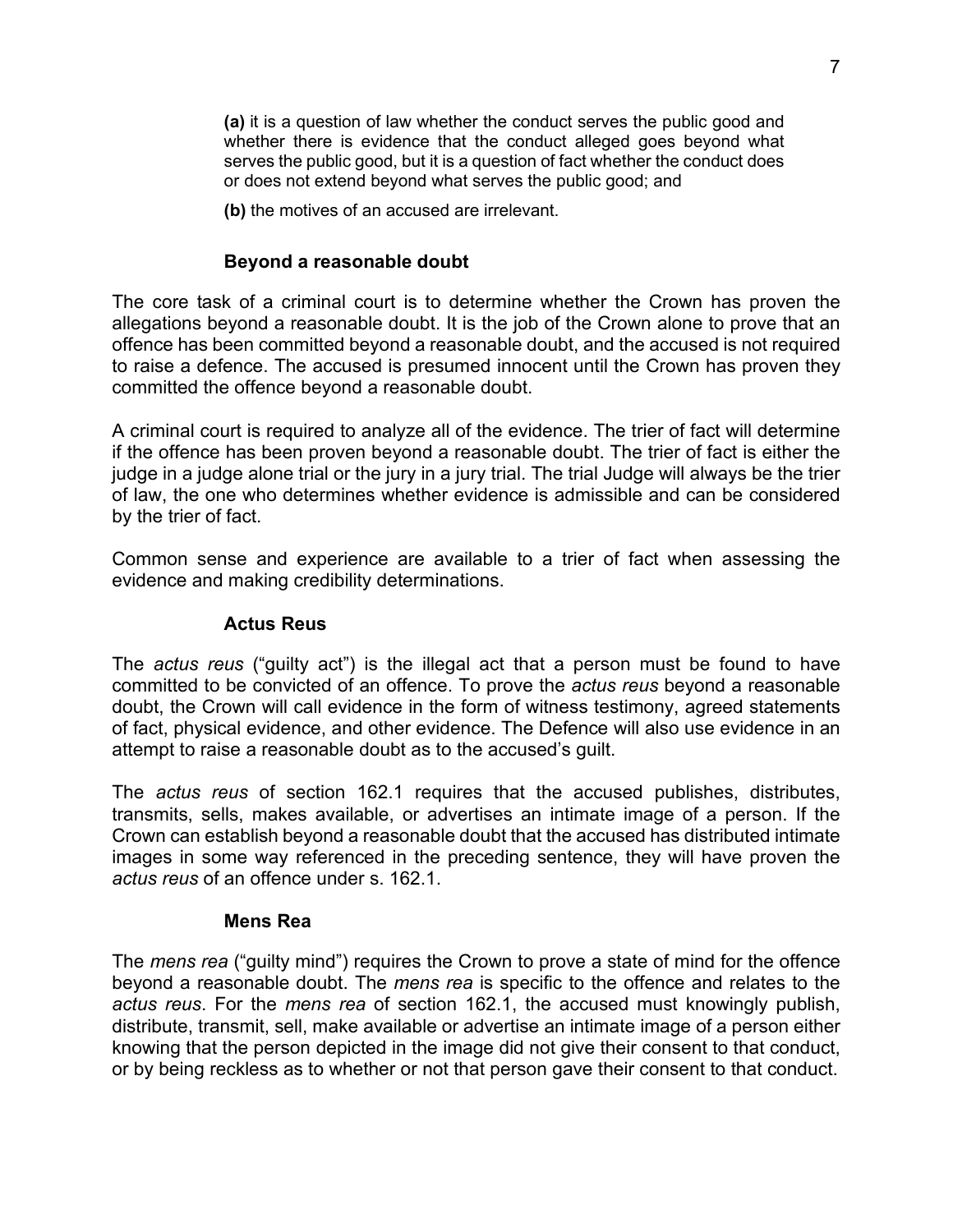"Knowing" is straightforward in that the accused must know that the person depicted in the image did not consent to the distribution of the image. "Reckless" means that the accused does not know whether or not the person depicted in the image consented, but takes the risk and distributes the image anyways. Either state of mind satisfies the *mens rea* for an offence under s. 162.1.

# **Motive**

Motive is an intention with which an intentional act is done. Motive does not need to be proven for an offence under s. 162.1. However, if the identity of the perpetrator is an issue, motive can be introduced as circumstantial evidence. Circumstantial evidence does not directly prove a fact in dispute, but allows the trier of fact to draw a reasonable inference about the existence or non-existence of a fact based on the evidence.

# **Summary vs. indictable**

For an offence under s. 162.1, the Crown can choose whether to pursue the offence as a summary offence or an indictable offence. This means it is a hybrid offence.

Summary offences are more minor. Usually they have a maximum punishment of six months in jail or a \$5,000 fine. Summary trials take place in provincial court before a judge. For the purposes of this scenario, if the Crown elects to proceed by summary conviction, a jury trial still can take place.

An indictable offence under s. 162.1 carries a maximum sentence of five years and is much more serious. For the purposes of this scenario, it is recommended that the Crown elect to proceed by indictable conviction to permit a jury trial.

# **Credibility**

Where the evidence comes from a witness, a major consideration is whether to believe the witness and, if so, to what extent. This inquiry involves an assessment of the witness's credibility, which refers to the trustworthiness or believability of the witness's testimony.

To assess credibility, one should look to the human characteristics of the witness, including their general integrity and intelligence, powers of observation, capacity to remember and accuracy in statement. While minor inconsistencies are unlikely to diminish the witness's credibility, a series of inconsistencies may cause the trier of fact to doubt the reliability of the evidence. The trier of fact should also consider the extent to which the witness's testimony matches with other proven or undisputed facts in the case. The witness's demeanour may also be considered.

# **Hearsay**

Hearsay is an out of court statement that is offered to prove the truth of what is asserted in court. Hearsay is inadmissible unless it meets exceptions to the rule. Hearsay is normally excluded because the original maker of the statement is not before the court,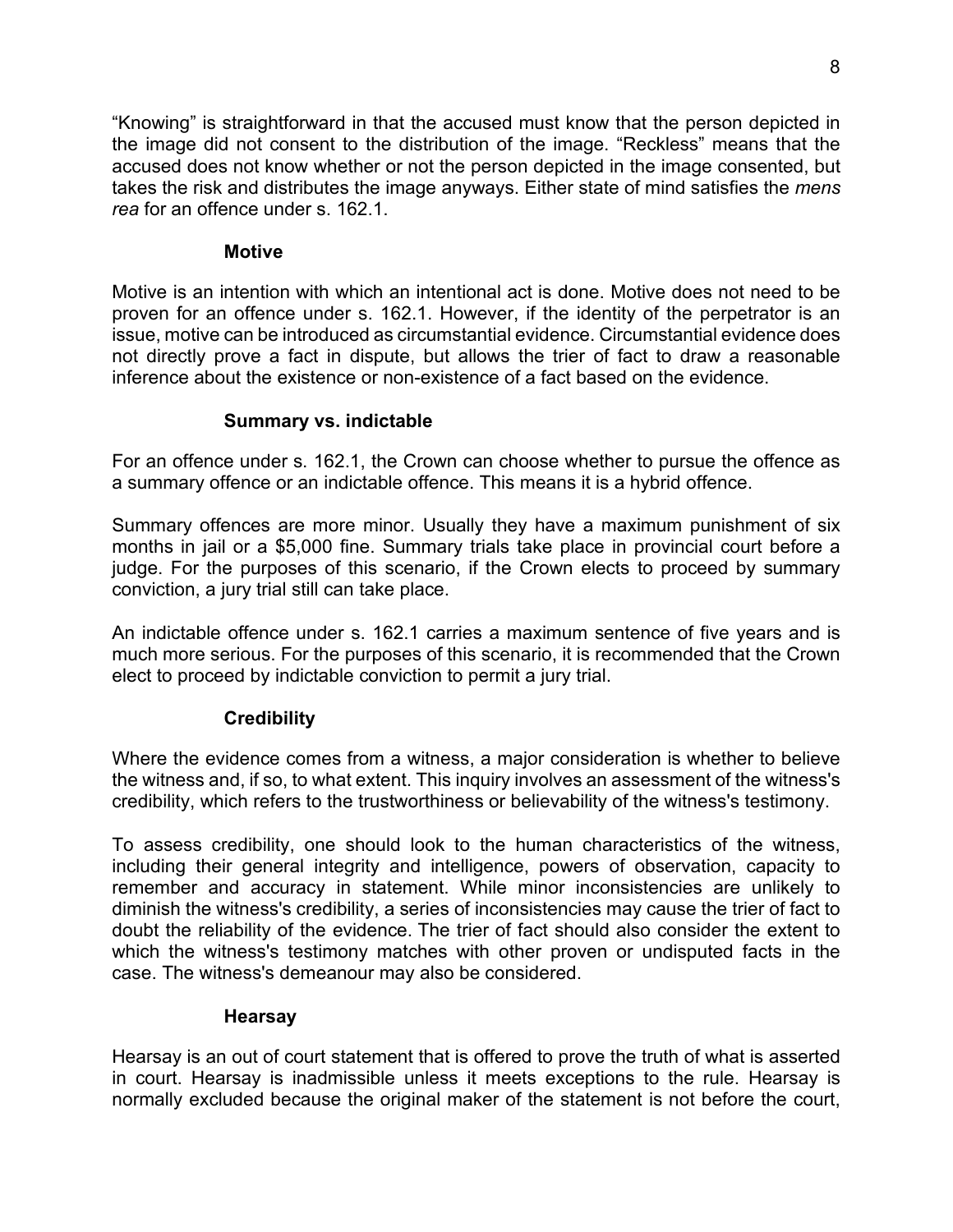and the evidence is not provided under oath. In addition, the truthfulness and accuracy of the statement maker cannot be tested on cross-examination; nor can the risk of wrongful transmission or misinterpretation be explored.

Hearsay is difficult to spot sometimes. Students are encouraged to look for hearsay when witnesses are testifying and object to the use of hearsay evidence. Elements of hearsay have been incorporated into some of the witnesses' testimony.

# **Agreed Statement of Facts**

The agreed statement of facts set out facts both parties agree are facts and they do not need to be argued in court. The agreed statement of facts for this scenario are as follows:

It is agreed that the photo posted to the website meets the definition of an intimate image per s. 162.1(2).

There are no *Canadian Charter of Rights and Freedoms* issues in this case.

There is no public good defence in this case.

## **Witnesses**

**Instructions for witnesses:** Each witness should learn their witnesses' version of events. Students are welcome to elaborate the facts presented below but must stick to the general statement of their witness. When asked a question about something that is not included in the witness's version of events, the student can either say they don't know the answer to the question or respond with an answer they think would be in line with what their witness would say. It is the student's choice to be a willing and responsive witness or to be a more reluctant witness. Creativity in developing your witness character is encouraged.

# **Crown Witnesses**

## *Complainant Rachel Brown*

**Background** 

- Name: Rachel May Brown
- Age: 17 years old
- Grade 12 student at Vankelver High
- Rachel has no previous criminal record

## **Rachel's version of events:**

Rachel and Chris dated for several months. During that time, she sent explicit images to Chris. At the time she trusted Chris and did not even think he would ever show them to other people.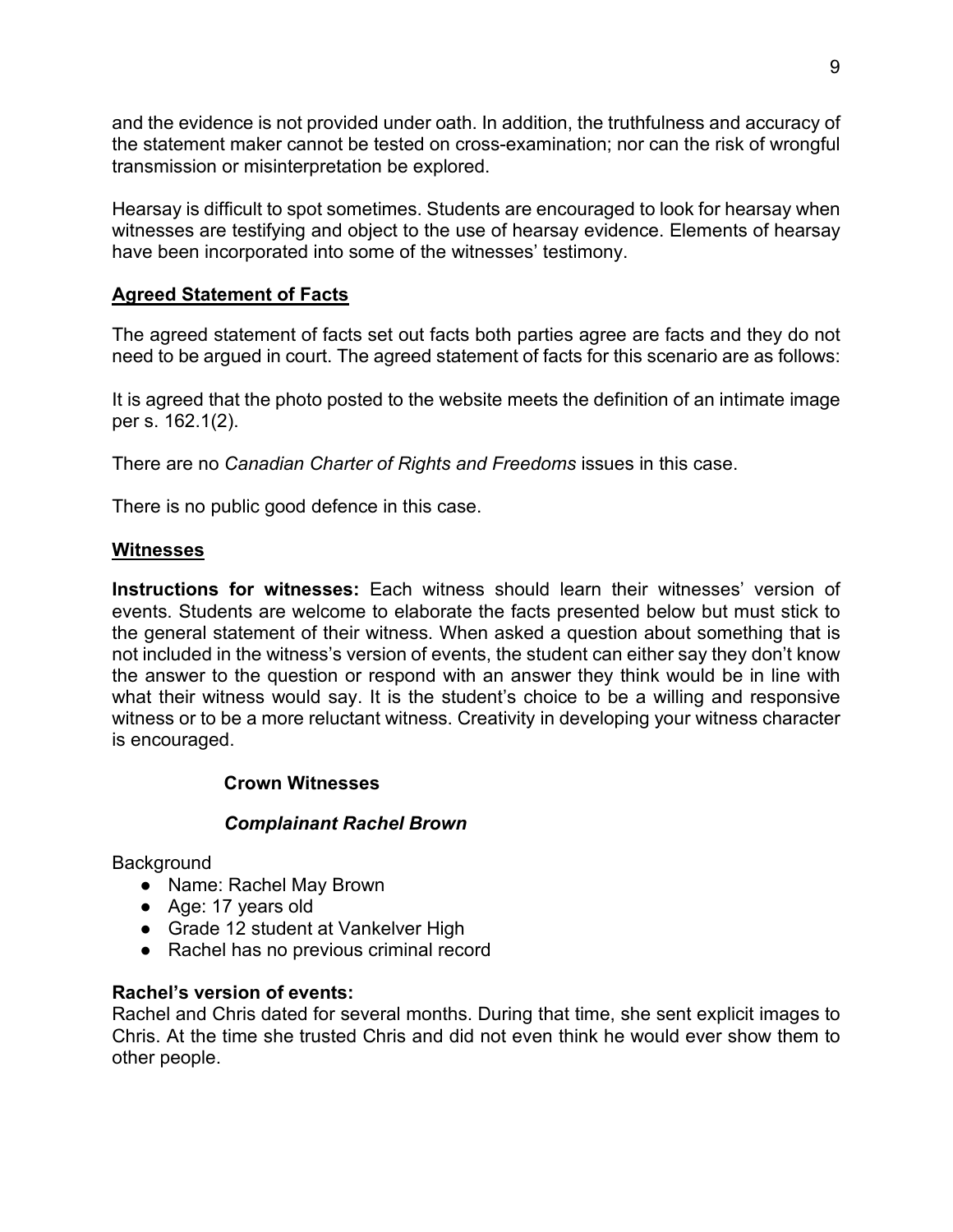Rachel broke up with Chris, and she does not think he was expecting her to break up with him. Their break up was messy, and since they had many mutual friends, everyone knew the details of their break-up. Chris continued to send Rachel texts and would follow her in the hallways so they could "talk about getting back together". Rachel eventually confided in her teacher about Chris bothering her. Rachel thinks the teacher informed the principal, who talked to Chris, because after he left her alone for a week. It was a week after that she received the link from Evan.

Rachel was at after school band practice when she received the photo. Rachel was extremely embarrassed, and wanted the photo removed. She told her friend Yusif Wente about the pictures, and Yusif told her that he heard that sending intimate pictures around could be considered "revenge porn". Yusif also told her that he had heard Chris talking about "getting back" at her for the break up.

After school, Rachel told her mother about the photo. Her mother was angry and phoned the school principal the next day. The principal advised her that since the photo was not related to issues at school, that the school would not do anything about it. Rachel's mother then took her to the police station and reported the incident.

Rachel is worried that her whole school has seen the photos. She feels violated by their distribution and upset that Chris would do such a thing. She does not know how many people know about the photo.

# *Evan Armand*

**Background** 

- Name: Evan Armand
- Age: 17 years old
- Grade 12 student at Vankelver High
- Evan has no previous criminal record
- Evan has known Rachel for 12 years

## **Evan's version of events:**

On November 14<sup>th</sup>, 2021 Evan was at basketball practice. Chris and Evan play on the same basketball team.

In a group chat for the basketball team, Chris sent a link with the text "look who I found online". Exhibit C shows the text message and that it was received at 15:40. Evan and many of his teammates clicked on the link, which linked them to a website with sexually explicit images. The second image on the site was of Rachel.

The image did not show Rachel's face, but Evan recognized Rachel's bedroom in the background, and he had seen the bathing suit the girl in the image was wearing on Rachel before. He recognised and believed the girl was Rachel right away.

Evan didn't tell the others on the team he recognized Rachel. As far as he knows, he is the only one that recognized Rachel.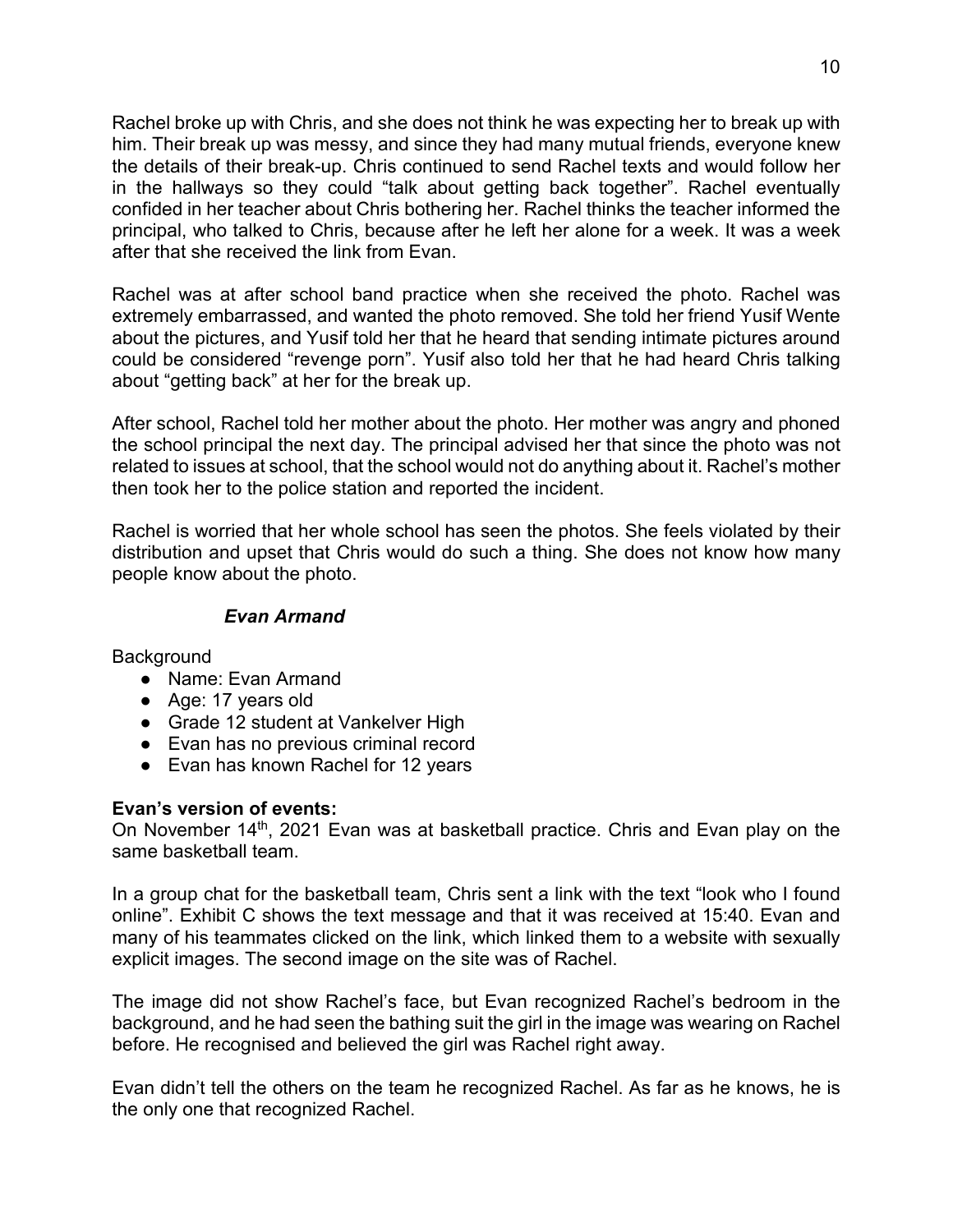When Evan told Rachel about the photos, she did not confirm that they were of her.

# *Constable Jacinda Jones*

Background

- Name: Constable Jacinda Jones
- Age: 47 years old
- Constable Jones has been a police constable for 7 years
- Constable Jones is a member of the internet crimes team ("ICT")

# **Constable Jones's version of events:**

Constable Jacinda Jones conducted the investigation into Rachel's complaint. She started with the link that was sent to Rachel by Evan. Rachel made a statement to Constables Jones that she was "85% sure that's me in the photo and I did not say Chris could send that picture to anyone, let alone post it online". Rachel further stated that she knew it was Chris because no one else had that photo.

Constable Jones obtained a warrant to search Chris and Rachel's phone conversations. Exhibit A shows a conversation where Rachel sent Chris the photo in question. The photo has since been deleted from that text conversation. The conversation is from September 1, 2021. It is accompanied by a text from Rachel stating "this is yours now". Constable Jones noted that at no point in the text conversation did Rachel tell Chris not to show the photo to anyone.

Constable Jones discovered that the photo posted online that Rachel alleges is her was posted by a user under the name "jumpboi842" at 15:30 on November 14, 2021. In tracing the IP address, Constable Jones found that the photo was posted from a computer at Rachel's school. There is no way of knowing who at the school used the computer at school to post the photo.

The photo that was posted online was compared to the photo sent in the text message conversation. However, the comparison was inconclusive. Constable Jones cannot confirm that the photos are the same.

# **Defence Witnesses**

# *Chris Smith (accused)*

**Background** 

- Name: Chris James Smith
- Age: 18 years old
- Grade 12 student at Vankelver High
- Chris has no previous criminal record

## **Chris's version of events:**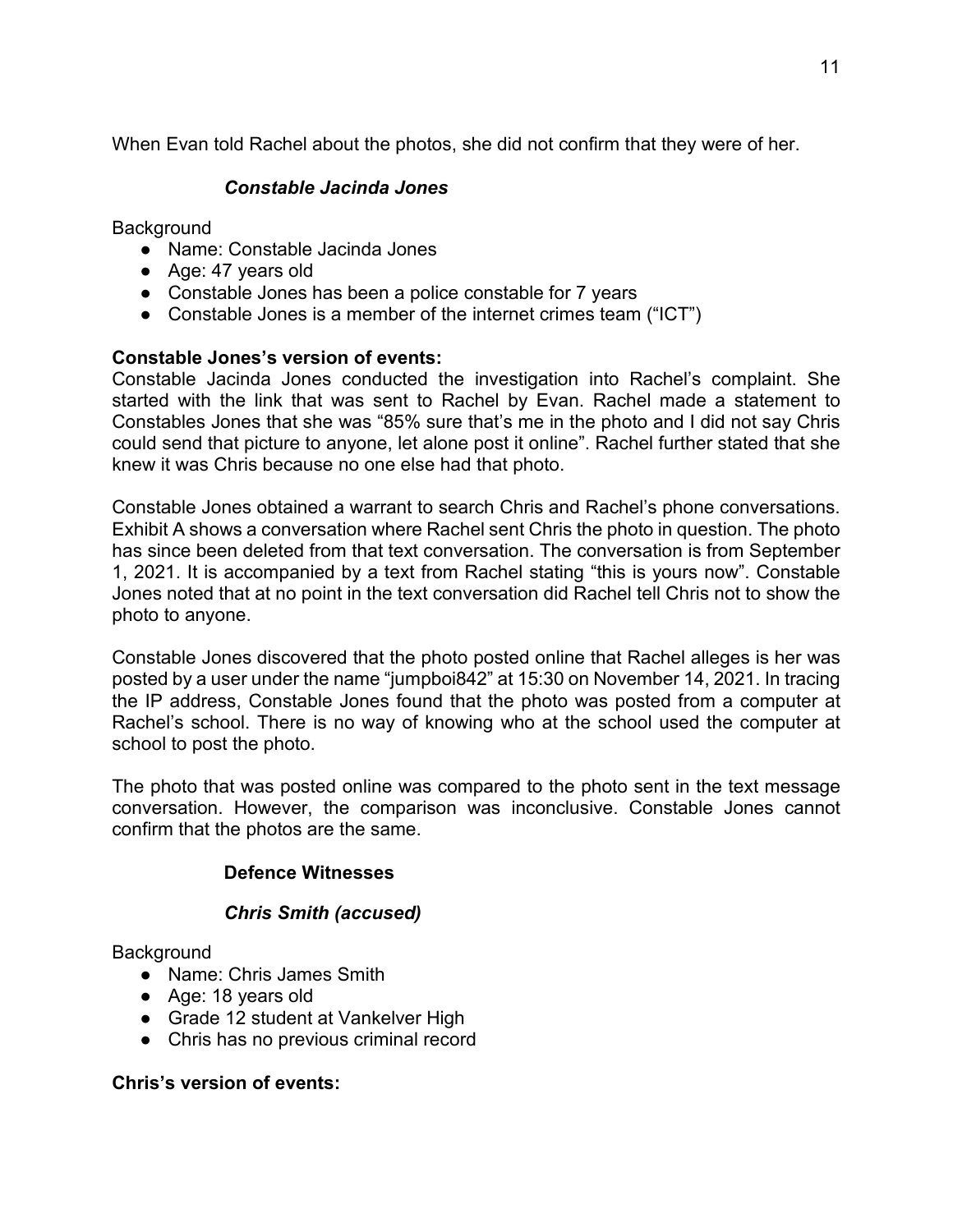The accused, Chris Smith denies that the pictures are of Rachel. While he admits that Rachel sent him an intimate photo, he maintains that he would never post it online.

Chris denies that he kept following and texting Rachel when they broke up. He claims that he just said hello to her in the school hallways, and sent her a few texts to ask for an explanation as to why she broke up with him. He says the reason for sending the texts is because he found out through one of his friends that Rachel broke up with him and that she never talked to him about breaking up. He says that he was just confused.

Chris was at basketball when he sent his teammates the link to the photos. His basketball practice started at 16:00 on November 14, 2021. Before basketball practice, he had one hour of free time. He claims that he hung out in the school library doing his homework prior to basketball practice. He came across the link on his phone when a pop-up ad appeared on the basketball site he was scrolling through when taking a break from homework.

Chris clicked on the link as he thought the girl depicted in the pop-up ad might be Rachel. When he followed the link, he saw the second image and wasn't sure if it was Rachel or not. He then realized the time and had to head to basketball practice. On the way to practice, he sent the link to his basketball team group chat.

Chris said that by saying "look who I found online" in the text he meant it as a joke. He maintains that he did not know it was Rachel in the photo, but since the girl looked like Rachel, by saying "look who I found online", he was implying that it was funny that Rachel may have a doppelganger who posts explicit images online.

Chris has a scholarship to play basketball at a respected college. He is worried that if he is convicted of an offence, he will lose his scholarship. He is sorry that Rachel feels humiliated, but maintains that he did not post the image online.

# *Phil Liber (basketball coach)*

**Background** 

- Name: Phillip Steve Liber
- Age: 47 years old
- Basketball coach and Grade 11 teacher at Vankelver High
- Has known Chris for three years

## **Mr. Liber's version of events:**

Phil Liber is Chris and Evan's basketball coach. He does not know much about the image and has not seen it. The defence called Mr. Liber to testify about his "no phones rule" at basketball practices. He asks that students keep their phones in their lockers so that they can focus on the practice.

Mr. Liber says that since practice started at 16:00 on November 14, 2021, most of the players would have needed to put their phones in their lockers around 15:20. This is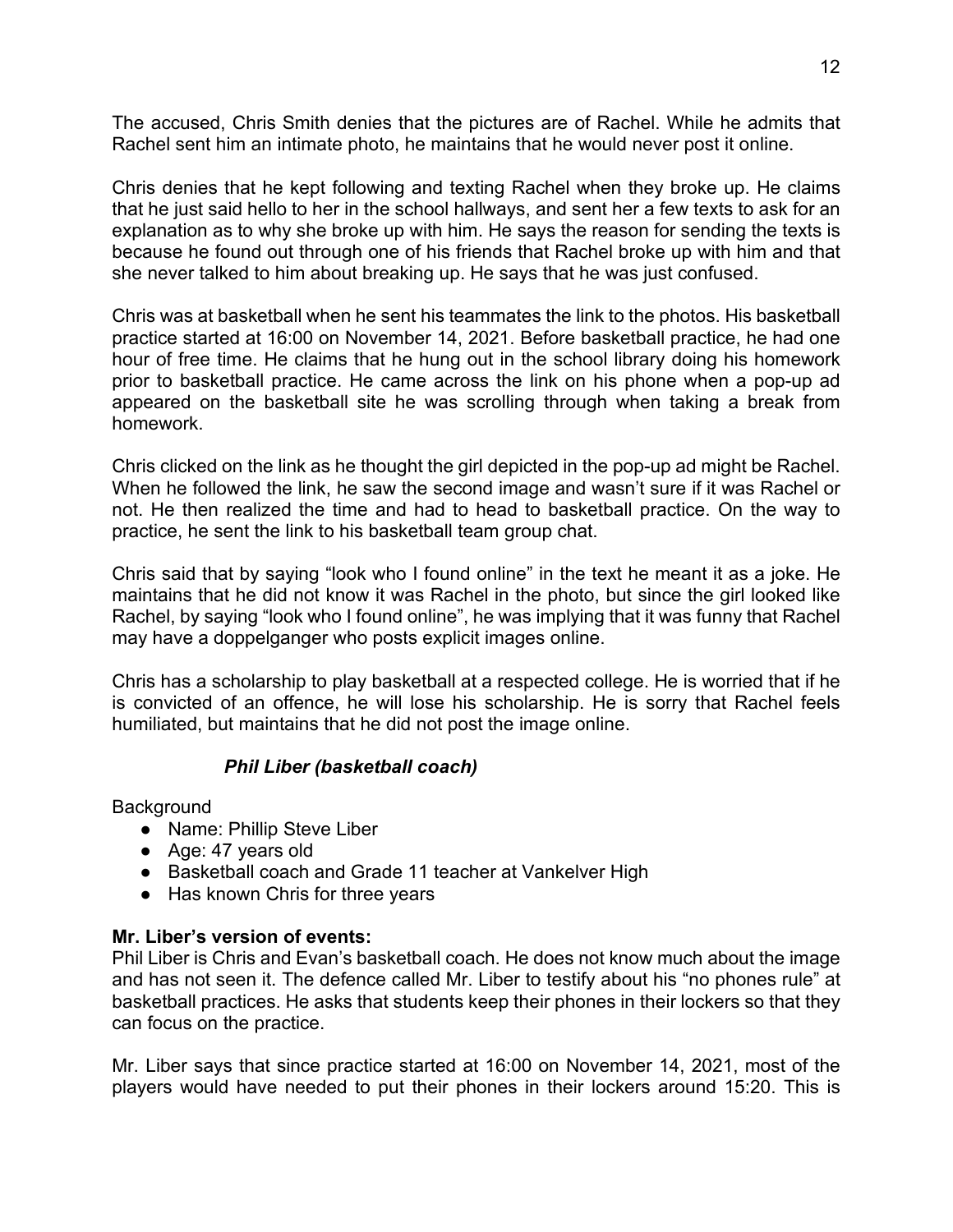because most player's lockers are a 10 minute walk from the gym, and many of them begin warming up around 15:30 before a practice.

Mr. Liber was running late on November 14, 2021 and did not get to the gym until 15:45. He says he could not have seen if Chris was in the gym at 15:30. However, Mr. Liber stated that Chris is very serious about basketball and even has a scholarship for college basketball. As such, he says that Chris is almost always warming up at 15:30 before practice. Additionally, he stated that Raul Mercado, Chris's teammate, said Chris was there at 15:30.

## **Other Participants**

## **Judge**

The judge will maintain order in the courtroom. They will take notes about the trial in order to determine the correct sentence if the accused is found guilty. If either of the lawyers object to another's line of questioning or object to the use of hearsay evidence, the judge will decide whether to allow the question/evidence or reject the question/evidence.

In a jury trial, the judge does not determine the guilt or innocence of the accused. However, for the mock trial, the judge should take notes on whether they think the Crown has proven the elements of the offence, which witnesses they found credible, and their determination of the accused's guilt.

At the conclusion of the trial, the judge will read the following jury charge to the jury:

Members of the jury,

You will soon leave this courtroom and start discussing this case in the jury room. It is time for me to tell you about the law you must follow in making your decision.

You must consider the evidence and make your decision on a rational and fair consideration of all the evidence, and not on passion, or sympathy, or prejudice against the accused, the Crown, or anyone else connected with the case. In addition, you must not be influenced by public opinion. Your duty as jurors is to assess the evidence impartially. The only information that you may consider is the evidence that has been put before you in the courtroom. Any other information about the case from outside the courtroom, is not evidence

Any verdict you reach must be unanimous. Unless you are unanimous in finding Chris James Smith not guilty, you cannot acquit him. Nor can you return a verdict of guilty unless you agree unanimously that he is guilty.

The first and most important principle of law applicable to every criminal case is the presumption of innocence. Chris James Smith enters the proceedings presumed to be innocent, and the presumption of innocence remains throughout the case unless the Crown, on the evidence put before you, satisfies you beyond a reasonable doubt that he is guilty.

Two rules flow from the presumption of innocence. One is that the Crown bears the burden of proving guilt. The other is that guilt must be proved beyond a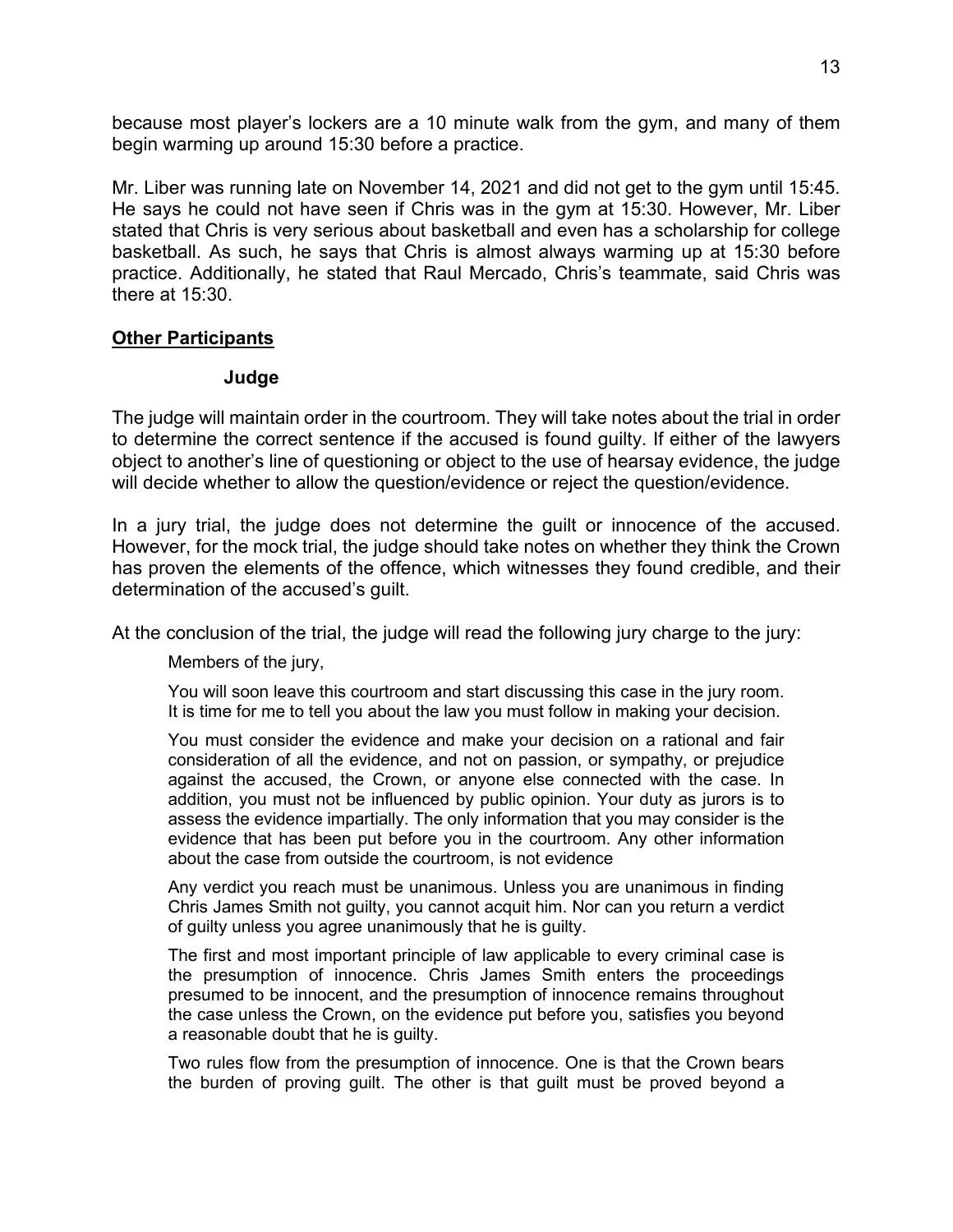reasonable doubt. These rules are linked with the presumption of innocence to ensure that no innocent person is convicted.

The burden of proof rests with the Crown and never shifts. There is no burden on Chris James Smith to prove that he is innocent. He does not have to prove anything.

Now what does the expression "beyond a reasonable doubt" mean? A reasonable doubt is not an imaginary or frivolous doubt. It is not based on sympathy for or prejudice against anyone involved in the proceedings. Rather, it is based on reason and common sense. It is a doubt that arises logically from the evidence or from an absence of evidence.

Several witnesses presented testimony in this trial. When you go to the jury room to consider the case, use your collective common sense to decide whether the witnesses know what they are talking about and whether they are telling the truth. There is no magic formula for deciding how much or how little to believe of a witness's testimony or how much to rely on it in deciding this case. But here are a few questions you might keep in mind during your discussions.

Did the witness seem honest? Is there any reason why the witness would not be telling the truth?

Does the witness have any reason to give evidence that is more favourable to one side than to the other?

Did the witness seem to have a good memory? Does the witness have any reason to remember the things about which they testified? Did any inability or difficulty that the witness had in remembering events seem genuine, or did it seem made up as an excuse to avoid answering questions?

Did the witness's testimony seem reasonable and consistent? Is it similar to or different from what other witnesses said about the same events? Did the witness say or do something different on an earlier occasion?

Do any inconsistencies in the witness's evidence make the main points of the testimony more or less believable and reliable? Is the inconsistency about something important, or a minor detail? Does it seem like an honest mistake? Is it a deliberate lie?

I am going to speak to you for just a moment about reasonable doubt and credibility. Reasonable doubt applies to the issue of credibility. On any given point, you may believe a witness, disbelieve a witness, or not be able to decide. You need not fully believe or disbelieve one witness or a group of witnesses. If you have a reasonable doubt about Chris James Smith's guilt arising from the credibility of the witnesses, then you must find him/her not guilty.

You have heard Chris James Smith testify. When a person charged with an offence testifies, you must assess that evidence as you would assess the testimony of any other witness. You may accept all, part, or none of Chris James Smith's evidence.

Of course, if you believe the testimony of Chris James Smith that he did not commit the offence charged, you must find him not guilty.

If you don't know whom to believe, it means you have a reasonable doubt and you must find Chris James Smith not guilty.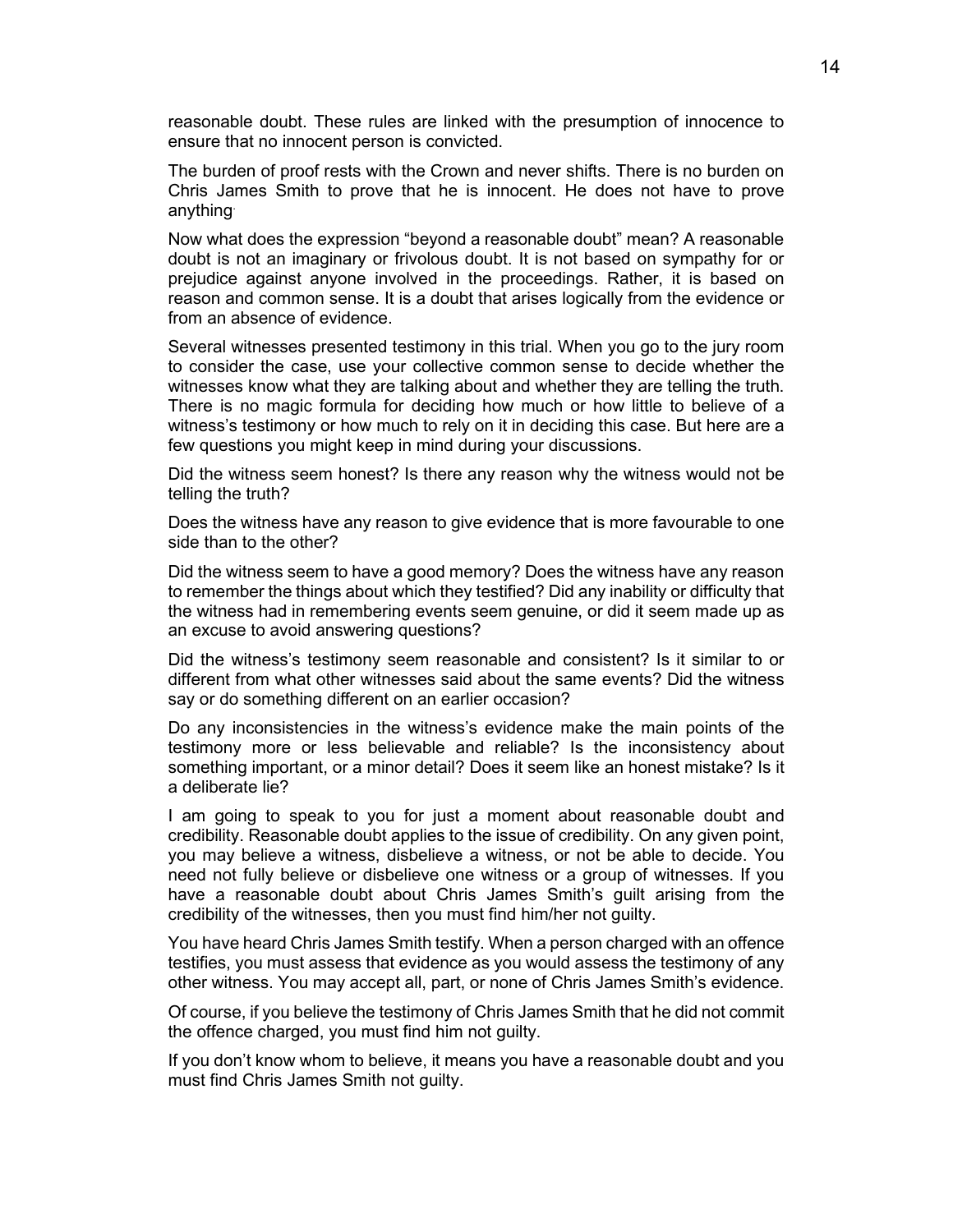Even if the testimony of Chris James Smith does not raise a reasonable doubt about his/her guilt, (or, about an essential element of the offence charged (or, an offence)), if after considering all the evidence you are not satisfied beyond a reasonable doubt of his /her guilt, you must acquit.

The essential elements of the offence that Chris James Smith is charged with are publishing, distributing, transmitting, selling, making available or adverting an intimate image of a person knowingly or recklessly without their consent. To convict Chris James Smith, you must find that the Crown has proven beyond a reasonable doubt that Mr. Smith published Ms. Brown's photo online, knowing that she did not consent to this publication or reckless to whether she consented or not.

You may begin your deliberations.

## **Jury**

The jury will decide whether or not the accused is guilty or innocent. They will listen to the evidence throughout the trial, taking notes, and then they will begin deliberations. A unanimous decision must be reached for a verdict. To come to a verdict, the following questions must be satisfied beyond a reasonable doubt:

- 1. Is Rachel the individual depicted in the image?
	- a. If no, then Chris is not guilty.
- 2. Did Chris upload Rachel's image to the website?
	- a. If no, then Chris is not guilty.
- 3. Did Chris know that Rachel did not consent to her photo being uploaded to the website?
	- a. If no, proceed to next question.
- 4. Was Chris reckless to whether Rachel consented or not to the photo being uploaded?
	- a. If no to both (3) and (4), Chris is not guilty.
- 5. Does a reasonable doubt exist in your mind as to Chris's guilt?
	- a. If yes, Chris is not guilty.

Verdict: Guilty or Not Guilty

# **Court Clerk**

The Court Clerk performs administrative tasks in the courtroom. They will be responsible for a number of tasks in the courtroom, including:

- Calls to order:
	- o Anytime the judge enters the courtroom: "Order in the court, all rise please".
	- o When the judge sits down: "Court is now in session, please be seated".
	- o Introduce the matter: "Calling the matter of Regina versus Charles James Smith".
- Reading the charges: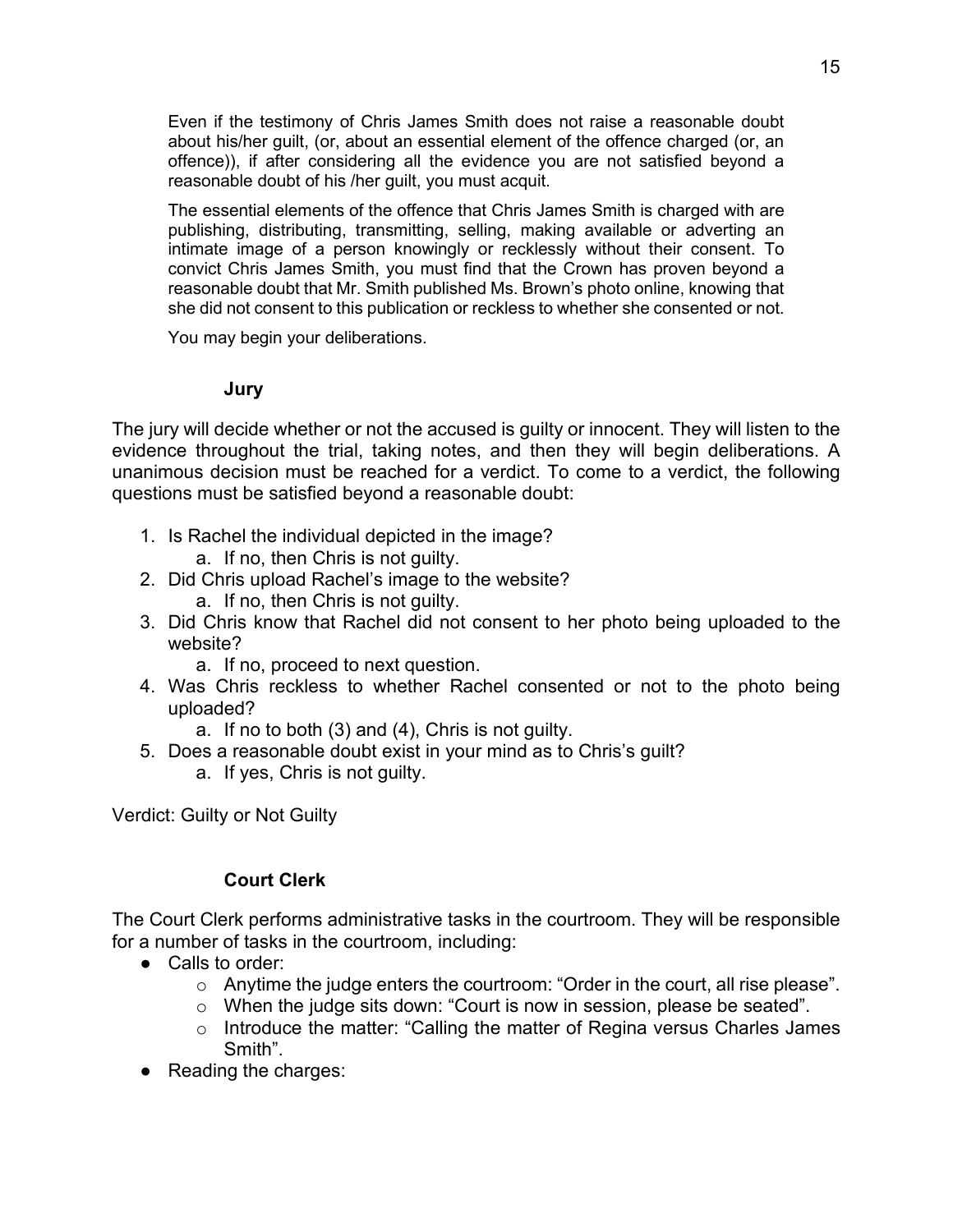- $\circ$  Ask the accused to rise then state the following: "Chris James Smith is charged that he, on or about the  $14<sup>th</sup>$  day of November 2021 in the City of Vankelver did publish or distribute intimate images contrary to section 162.1 of the *Criminal Code*. Chris James Smith, how do you plead to this charge? Guilty or not guilty?"
- Swearing in the witnesses:
	- o First ask: "Will you state your name for the record? Please spell your first and last name".
	- o Then ask: "Do you wish to affirm or swear on the bible?"
		- If they wish to affirm ask: "Do you solemnly affirm that the evidence you are about to give, shall be the truth, the whole truth and nothing but the truth?"
		- If they wish to swear on the bible ask: Do you swear that the evidence you are about to give shall be the truth, the whole truth and nothing but the truth so help you God?"
- If any recesses are taken:
	- $\circ$  When ready to adjourn ask: "All rise, court is adjourned for ## minutes".
	- o When the Court returns: "Court is reconvened".

# **Crown and Defence**

The Crown prosecutor represents the government and the public. They will prosecute the offence and aim to achieve a result that is in the public interest. As it is a big role, more than one student can be the Crown.

The defence represents the accused. They will attempt to raise a reasonable doubt as to their client's guilt. As it is a big role, more than one student can be the defence.

Both the Crown and the defence will need to prepare opening and closing statements, prepare direct examination questions for their own witnesses, and cross-examination questions for the other side's witnesses.

**Opening statement:** Look through your side's witnesses' facts and select what you believe are the central facts of your case. From these facts, make the relevant arguments. Make sure there is consistency between the opening and closing statements. In the opening statement, provide an overview of the case.

**Direct examination:** To prepare questions for direct examination think of the following:

- What your side needs to prove.
- Witness testimony that will help your case.
- Facts you want the witness to talk about.

During direct examination, you cannot ask leading questions. Leading questions are questions that prompt a desired answer. Leading questions are permitted in crossexamination.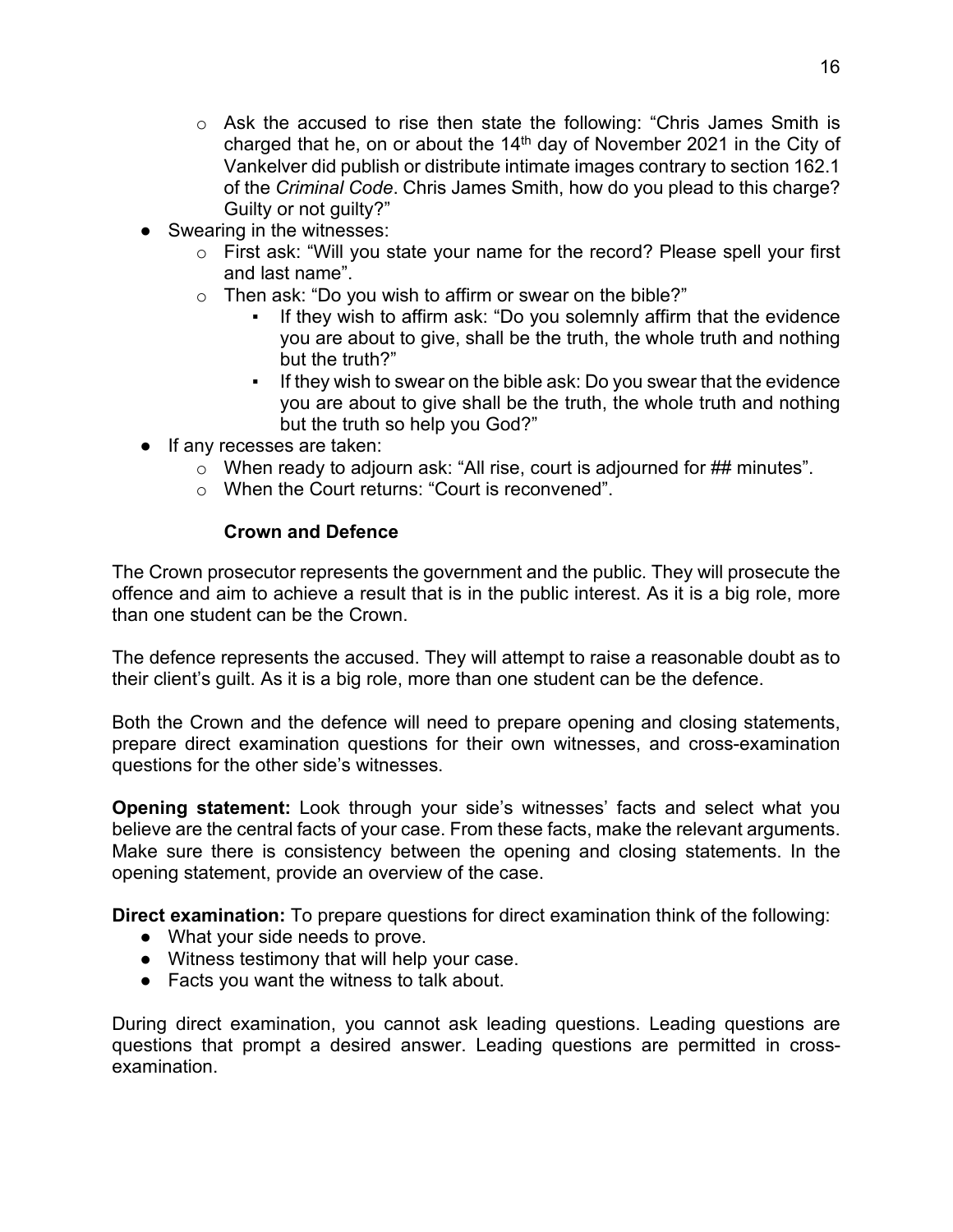To start direct examination, ask the witness to tell the court a bit about themselves. After that, ask questions about the events in question. From there, you could ask more specific questions.

The opposing party should listen and take note during the other party's directexamination. Listen for leading questions that you may object to.

**Cross-examination:** To prepare questions for cross-examination think of the following:

- What facts hurt your case?
- Is there a way to challenge the credibility of the witness whose facts hurt your case? Are they inconsistent at any point or could they be lying about something?
- Facts you want the witness to talk about.
- Ask leading questions that are specific to points you want to make.

Coming up with questions for cross-examination can depend on what was said in direct examination. As you receive answers, it is likely you will have to come up with questions on the spot.

**Closing statement:** In the closing statement, provide more arguments regarding your side's case. Focus on key facts that will be important to the jury. Point out any important testimony from witnesses and comment on a witnesses' credibility if the facts call into question their credibility. Prepare the closing statement ahead of time, but be prepared to adjust it based on what evidence comes out at the trial.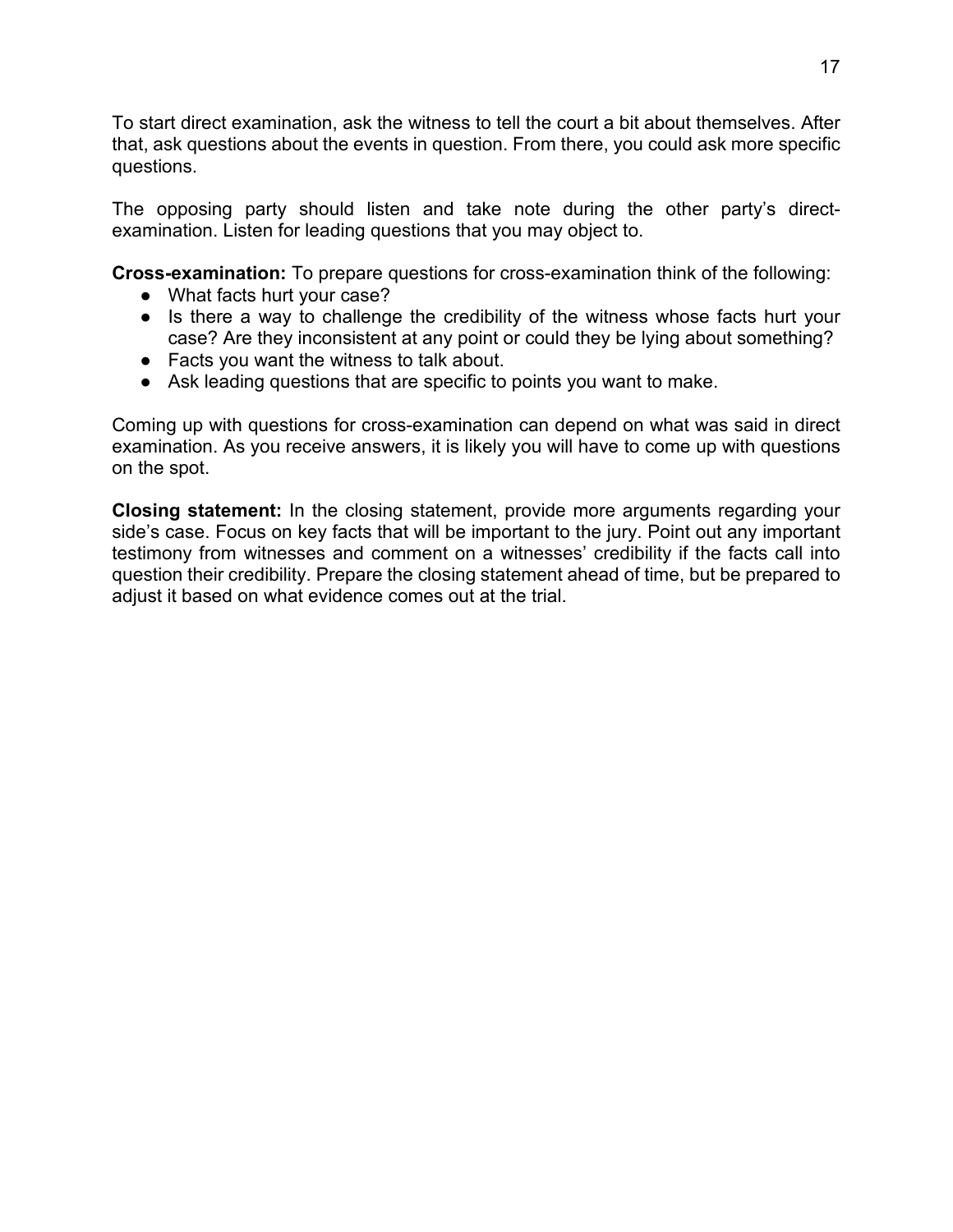# **Exhibits**

| 00000 Sprint LTE                                                                       | 5:16 PM      | $3%$ [              |
|----------------------------------------------------------------------------------------|--------------|---------------------|
| <b>くMessages</b>                                                                       | <b>Chris</b> | <b>Details</b>      |
|                                                                                        |              | [photo deleted]     |
|                                                                                        |              | this is yours now;) |
| <b>WOW</b>                                                                             |              |                     |
| I'm so lucky                                                                           |              |                     |
| hey I'm going to be late<br>after practice, can we<br>study together another<br>night? |              |                     |
|                                                                                        |              | Yeah np             |
|                                                                                        |              |                     |
|                                                                                        |              |                     |
|                                                                                        |              |                     |
|                                                                                        |              |                     |

# **Exhibit A – Text Conversation**

# **Exhibit B – Photo Comparison Results**

Image comparison Software ComIMAGE Date: November 20, 2021 Title: Chris James Smith Investigation

Comparison:

 Photo 1: fileRachelBrown/ChrisSmithtextconversation.jpg Photo 2: file jumpboi842image.jpg

Results: inconclusive

Description: The comparison indicates a 49% match between the two images. ComIMAGE software d between photos unless there is a 80% match between images.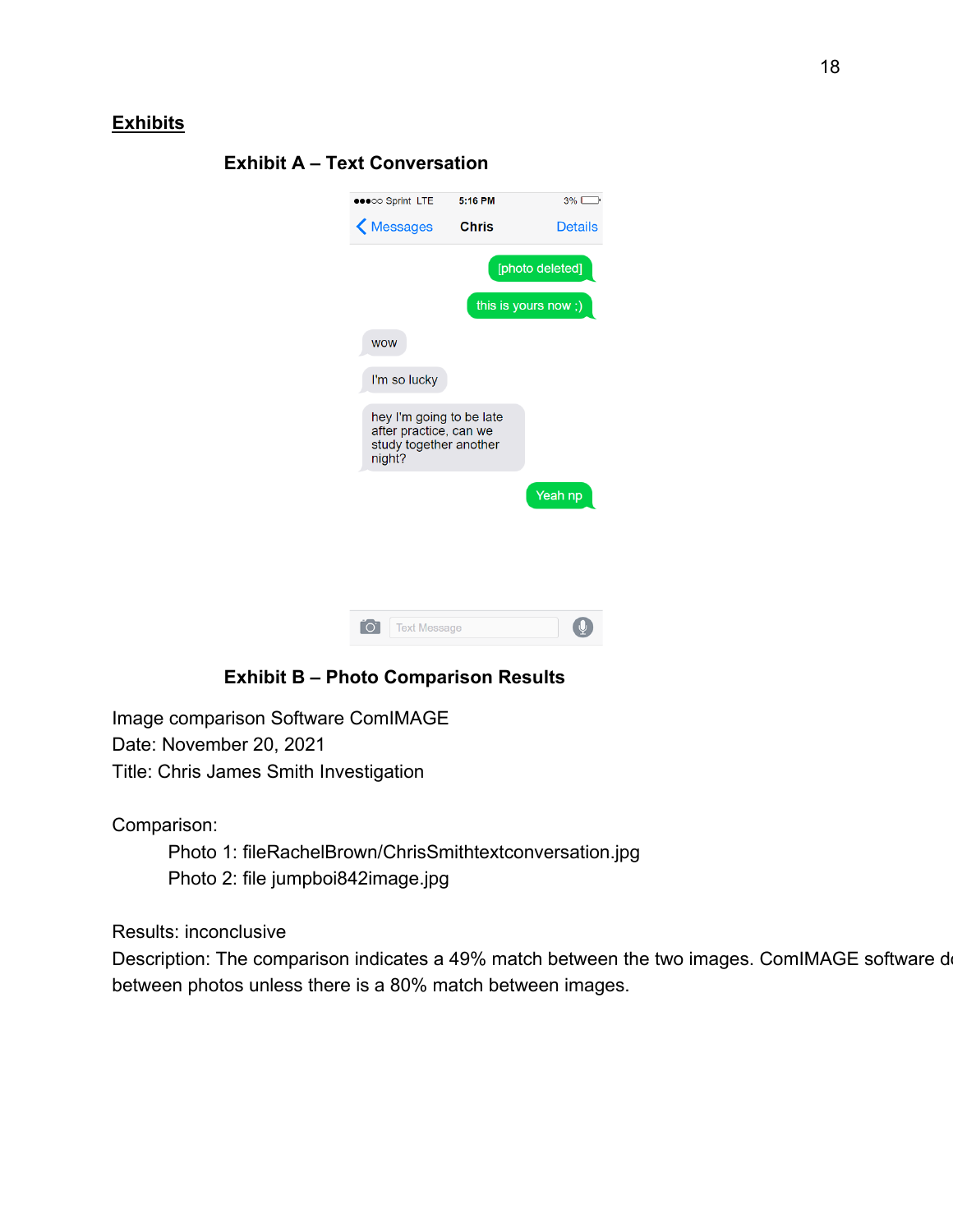| ●●●○○ Sprint LTE 3:40 PM         | 75% |
|----------------------------------|-----|
| K Messages KH Basketball Details |     |
| Look who I found online          |     |
| wwww.fakelink.ca                 |     |
|                                  |     |
|                                  |     |
|                                  |     |
|                                  |     |
|                                  |     |
|                                  |     |
|                                  |     |
|                                  |     |
|                                  |     |
|                                  |     |
| <b>Text Message</b>              |     |

#### **Exhibit C – Text Conversation**

#### **Exhibit D – Rachel Brown's Police Statement**

This statement contains the version of events as I, Rachel Brown, recall them leading to the discovery of my private images on a website "www.fakelink.ca". I swear that the entirety of this statement is the truth.

Christopher James Smith is my former boyfriend. During our relationship, I sent him photos of myself, but I made it clear I did not want anyone else to see the photos. The photos are very private. One of the photos I sent Chris is the one I viewed on the website "www.fakelink.ca".

Our break-up was not friendly. Chris wanted to get back together, and sometimes he would try to talk to me about getting back together in the hallways at school. I do not know if he tried messaging me, as I blocked his phone number. I also blocked him on social media out of fear that he would harass me.